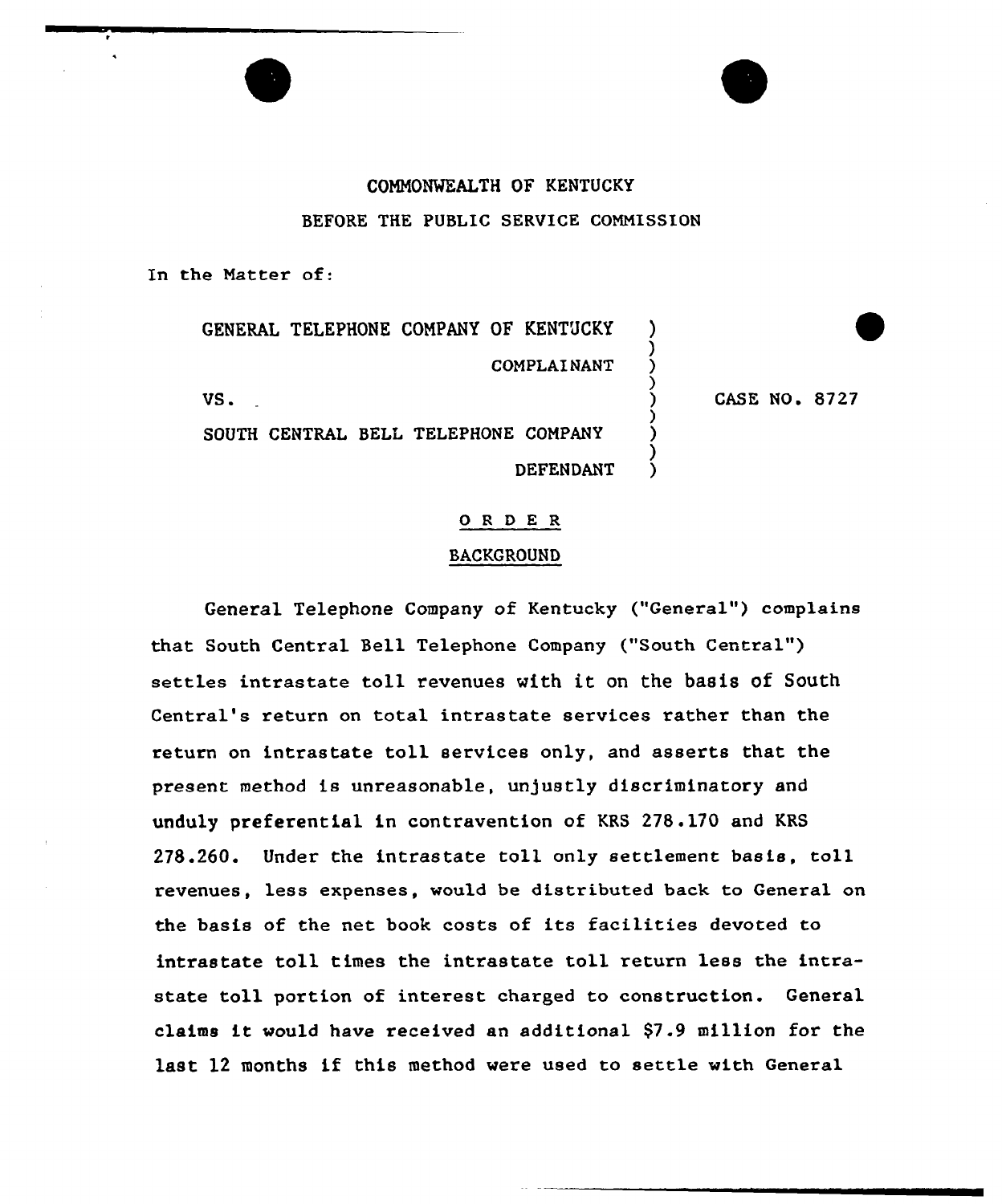only, or \$6.5 million if all the independents settled on this basis with South Central. General claims it is entitled to recalculate settlements on this basis back to July l, 1976, the date it alleges that South Central was capable of calculating the return on intrastate toll. South Central admits it now has this capability, but denies that it did on July 1, 1976. The parties currently operate under a contract originally entered into in October of 1970 which provides for settlement on the basis of the return on total intrastate services. Prior to the local agreement between South Central and General, in July of 1970, General Telephone and Electronics Corporation ("GTE") and American Telephone and Telegraph Company ("AT&T") executed a Joint Memorandum relating to division of both interstate and intrastate toll revenues. According to the joint memorandum, General's share was to be determined on the basis of the rate of return South Central earned on intrastate toll, or if South Central did not determine its intrastate toll rate of return, the rate of return on total intrastate services, or if neither of the above methods has been determined, the overall rate of return on total net book costs. Hence, General argues that once South Central was able to determine a toll only intrastate return, South Central was required to notify General and settle on that basis. South Central claims that General knew an intrastate toll only return could be calculated since this was ordered by the California Public Service Commission in 1959, but at the latest, since 1972 when settlements

 $-2-$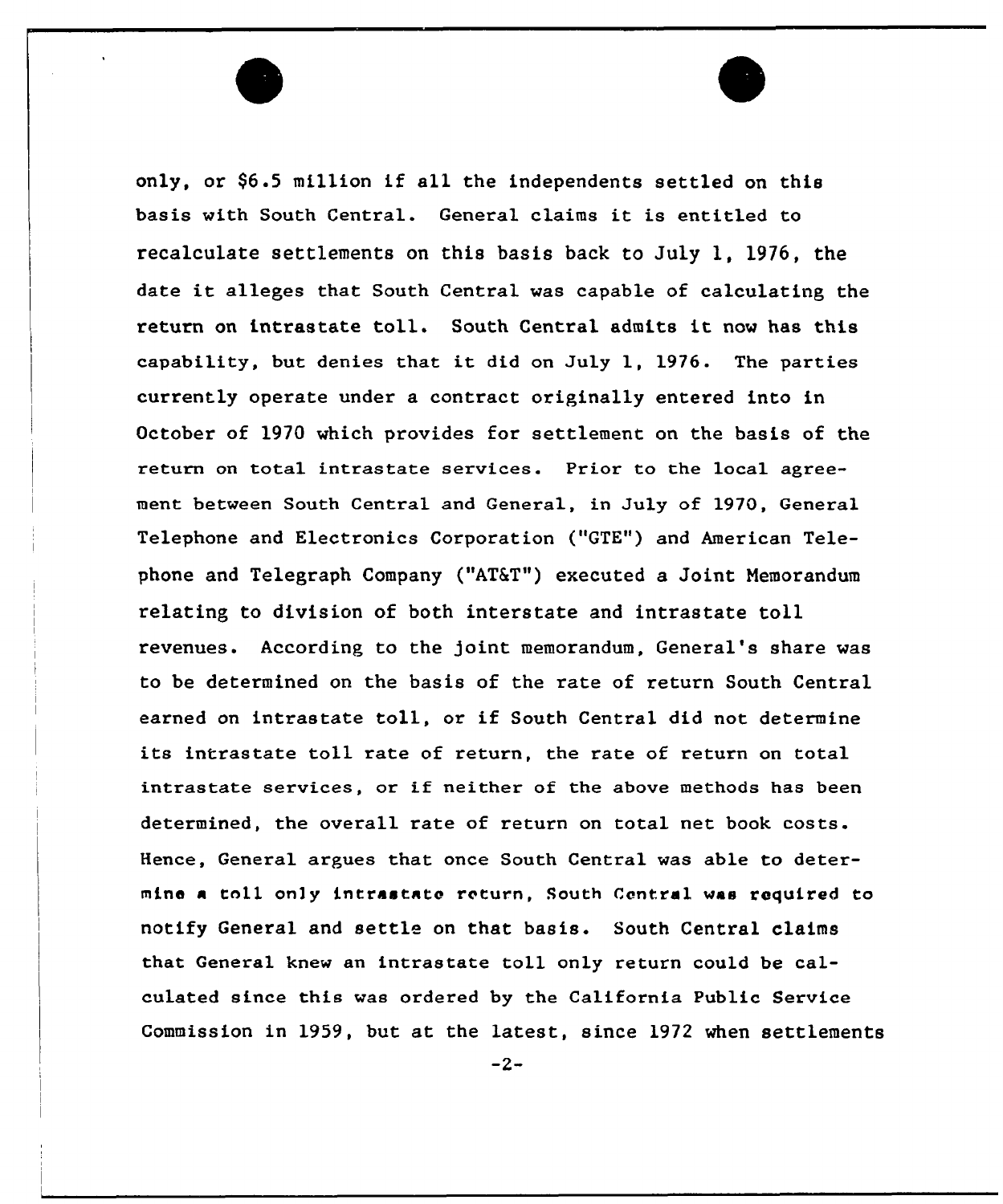were initiated on that basis in North Carolina. South Central claims the first contact made by General seeking this basis of settlement occurred on May 21, 1982, when General proposed a contract revision to this effect which South Central refused to adopt as indicated by a letter of July 12, 1982. At a meeting August 26, 1982, the parties failed to resolve the matter and on November 10, 1982, General filed its complaint with this Commission. To date, neither party has cancelled the existing contract, by giving the requisite 60 days' notice.

## PROCEDURAL BACKGROUND

On February 17, 1983, the Commission held a prehearing conference at its offices in which General, South Central and the Attorney General's Consumer Protection Division ("A.Q.") partici. pated. An oral argument by the parties was held on the same date regarding General's Notion for an Interim Order requiring settlements to be based on the intrastate toll rate of return. General and South Central had filed written memoranda with the Commission prior to the oral argument on the issue of Commission jurisdiction over the subject complaint as required by the Commission's order of February 4, 1983. At the conclusion of the February 17, 1983, oral argument, South Central filed a motion to dismiss for lack of subject matter jurisdiction. On March 22, 1983, General filed a motion for an order granting interim prospective relief, to which South Central responded on April 6, 1983. The matter of the Commission's jurisdiction now stands submitted.

-3-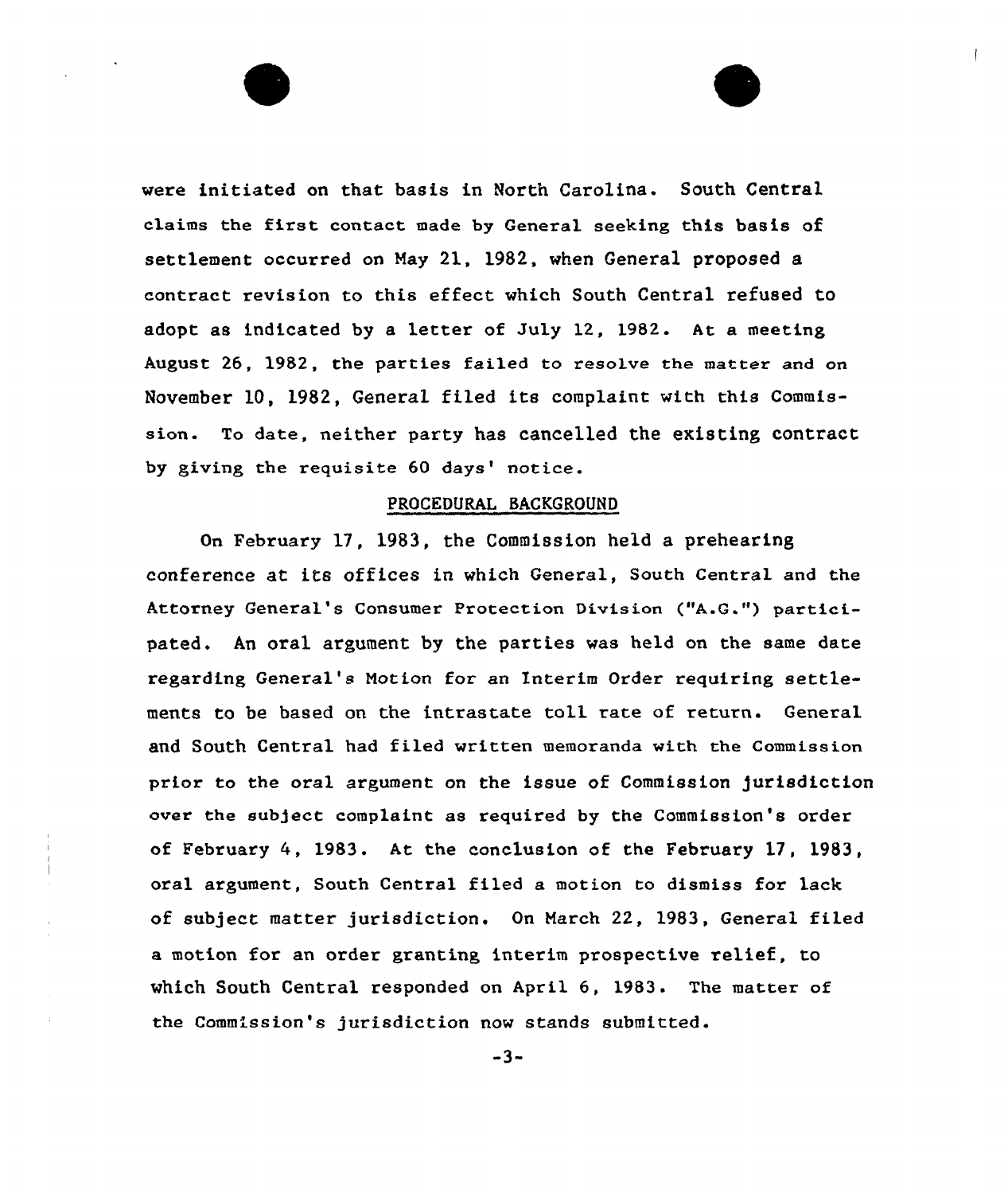### THE JURISDICTION ISSUE

South Central argues that this Commission does not have jurisdiction to decide any aspect of the complaint because the parties still have <sup>a</sup> valid contract in effect. South Central takes the position that only if the parties do not have <sup>a</sup> contract in force and cannot agree among themselves as to a particular contract term does the Commission have any authority to act. South Central cites KRS 278.530 as the statute most pertinent to the controversy and asserts that the Language of that statute expressly premises the Commission's jurisdiction upon the absence of a contract. In support of this proposition, South Central cites Indiana Tel. Corp. v. Indiana Bell Tel. Co., Ind. App., 358 N.E.2d 218 (1976) [hereinafter cited as ITC]. South Central also asserts that the Commission cannot interpret the existing terms and conditions of the contract since that authority is vested exclusively in the courts under the Kentucky Constitution; nor can the Commission award a money judgment for the past payments, which General now contends were based upon an improper methodology, since this action would amount to retroactive rate-making.

By contrast, General views its complaint as specifically not seeking a money judgment from the Commission. However, General asserts that the "primary jurisdiction" doctrine permits the Commission to determine certain threshold questions for a trial court, much like an expert master would do, citing Port

 $-4-$ 

 $\Delta \sim 10^{-1}$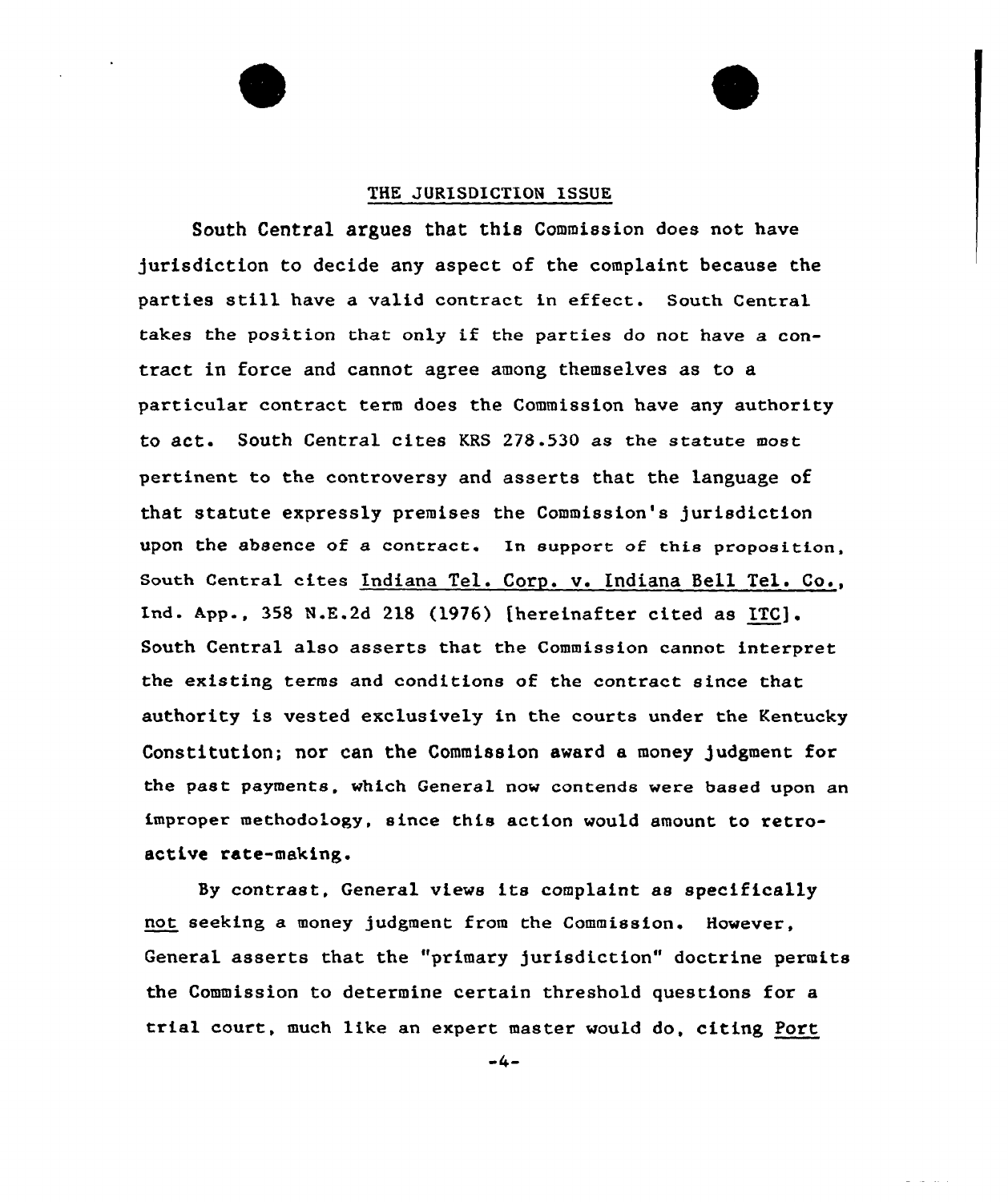of Boston Marine Terminal v. Rederiaktiebologet, Transatlantic, 400 U.S. 62, 91 S. Ct. 203, 27 L.ed.2d 203 (1979) [hereinafter cited as Port of Boston] . General also cites DePaul Hospital School of Nursing v. Southwesern Bell Tel. Co., 539 S.W.2d 542 (Ho. App. 1976) [hereinafter cited as Depaul] as authority for the Commission's authority to make findings with respect to past transactions. General asserts that the Commission can make findings with regard to the contract and complaint by applying "undisputed legal terms" to "raw facts." General further asserts that the Commission's jurisdiction to resolve this dispute is not limited by the existence of the contract since the Commission has authority to supersede rate contracts. General states that it is entitled to non-discriminatory treatment pursuant to KRS 278.260 as to what it receives in division of revenues. General also asserts that the division can be conversely viewed as a rate paid by General for use of South Central's share of the facilities which are used to provide long distance service.

In our view, KRS 278.530 is not dispositive of the issue raised since that statute only provides a means of compelling a connection between telephone companies, and, in the present case, a connection already exists between General and South Central. This statute presents a procedure to be followed by aggrieved utilities, but does not prescribe the means by which the Commission must investigate and determine fair, just and reasonable rates. Likewise, the ITC case cited by South Central does not

 $-5-$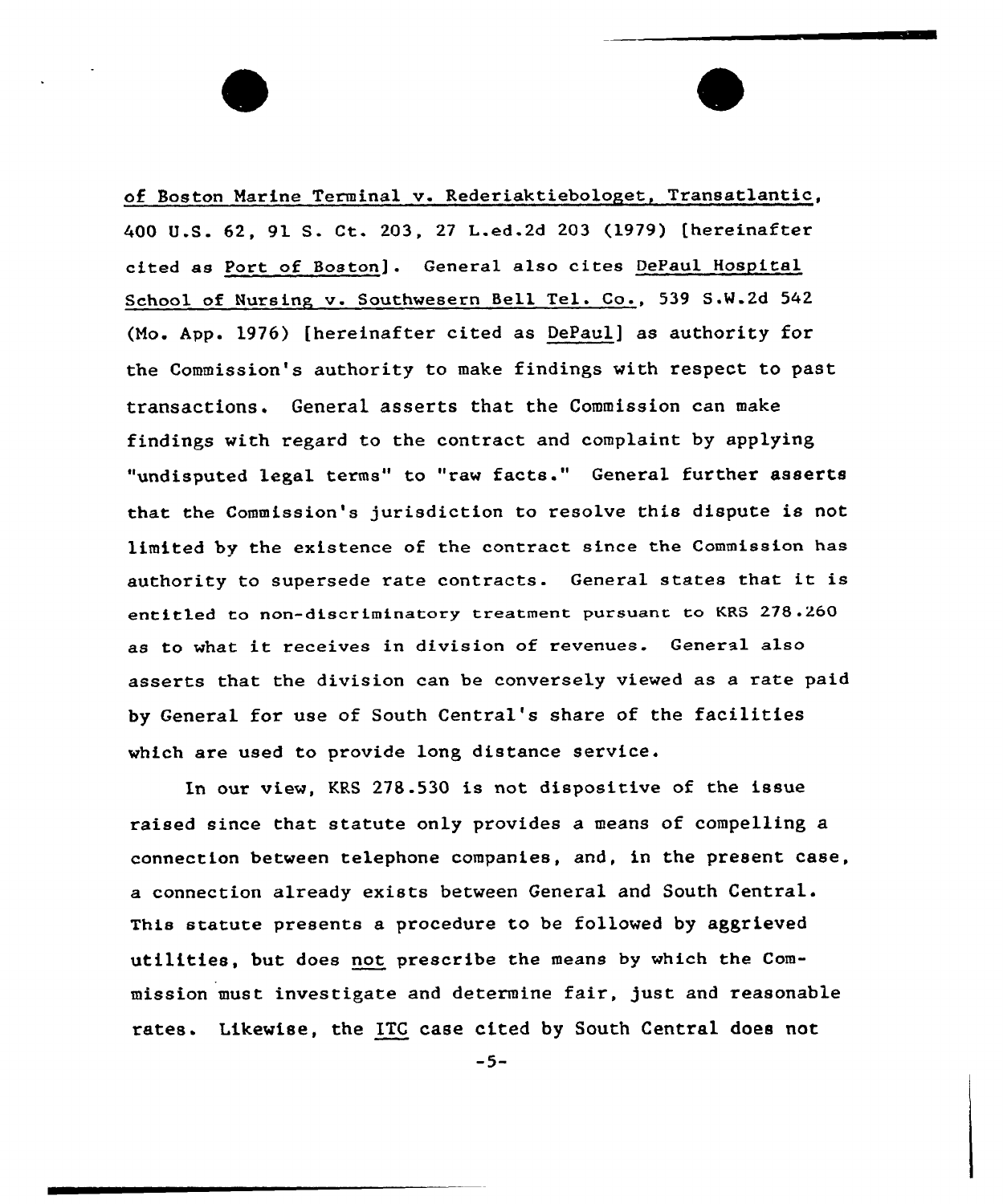dispose of the issue presented herein since that case involved a breach of contract suit in which ITC had withheld payments to South Central and the Commission had no authority to award a money judgment, whereas neither General nor South Central has taken such action in this case. The court's analysis in the ITC decision does however provide useful insights for resolving the issue presently before this Commission. For example, the court in the ITC case noted that under appropriate circumstances it might await a determination by the expert agency before rendering a judgment, such as "action by the Commission fixing a method of computing the settlements from which the judgment could be calculated." 1/ The ITC decision also makes the following observation:

[A] provision in a contract between two utility companies could impair the ability of one or both to serve the public to a degree which would properly subject the matter to the jurisdiction of the Public Service Commission. ...Since a company's rate of return is a pivotal factor in determining rates, the long distance settlements to which a company agrees may affect rate establishment indirectly. Whether such condition exists between the parties to this action is a matter properly determined by the Public Service Commission. ... If such circumstances were to exist...the order of the Commission would nonetheless have only a prospective effect and would work a modification of the terms of the contrac only from the entry of the Commission's order. (Emphasis supplied.} 2/

1/ ITC at 224.

2/ ITC at 224-225.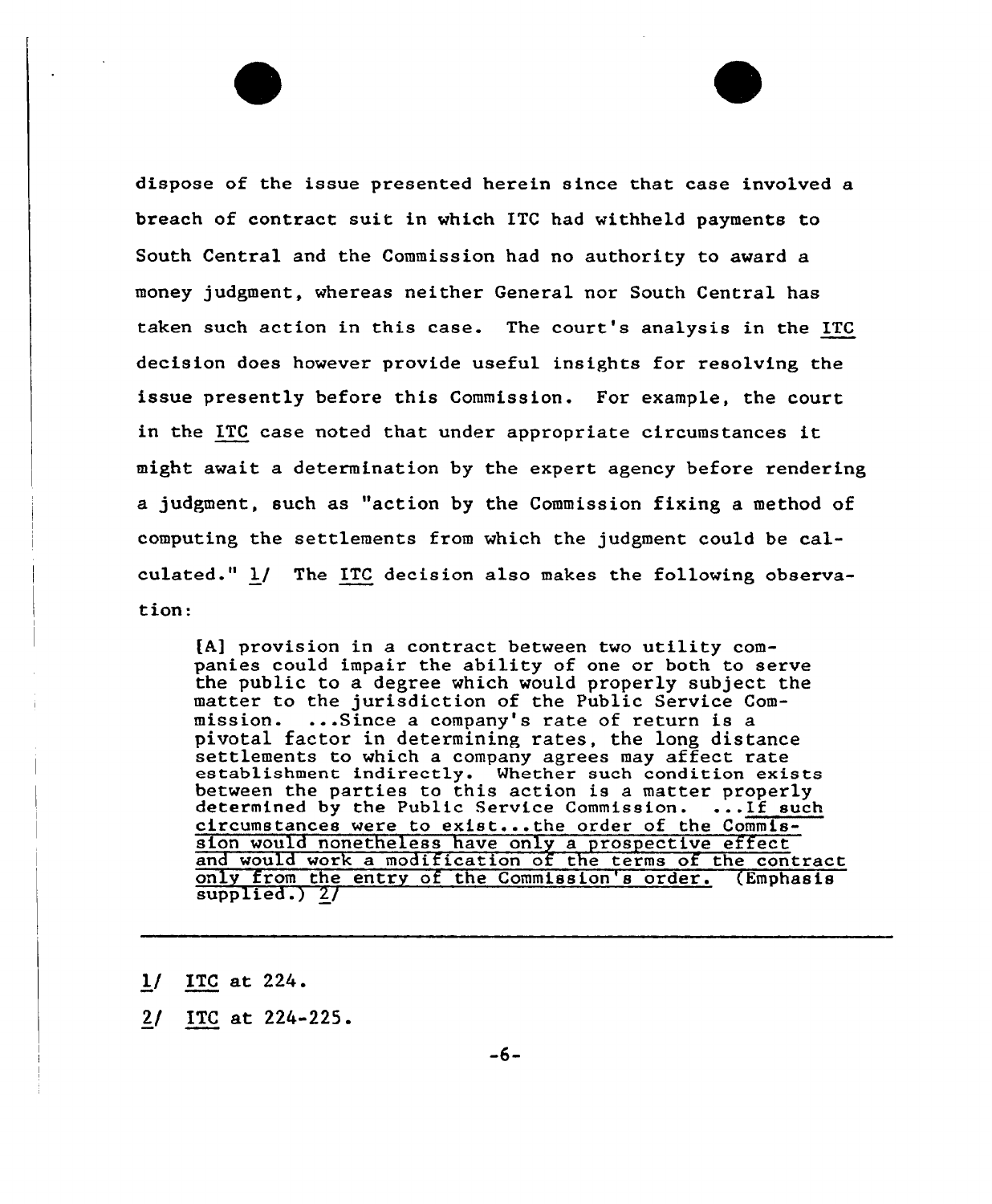In reviewing what is ultimately at stake in this proceeding, the Commission is of the opinion that the settlements procedure really amounts to setting rates between General and South Central (and other telephone companies) for utility services over which the Commission has exclusive jurisdiction puxsuant to KRS 278 .040(2). Thus, the Commission has jurisdiction over the subject matter of this complaint, but can only grant prospective relief since the Commission's actions in this regard would amount to rate-making which is legislative in character.

Mith respect to the issue of providing relief for the past period dating from 1976 to the present, the cases cited by General are distinguishable from the matter the Commission has under consideration. In the DePaul case the Missouri Commission determined what tariff applied to a given customer prior to the customer suing for 19 years of overcharges; the Commission did not interpret a contract. In the Port of Boston case, the court routed the threshold question to the Federal Maritime Commission since that body had explicitly approved the very agreement under consideration <sup>5</sup> years earlier. Thus, the court found the Maritime Commission was uniquely qualified to review the document since it knew what policies were considered in establishing the agreement. By contrast, in this case the Commission has not previously reviewed or approved the 1970 contract between South Central and General.

 $-7-$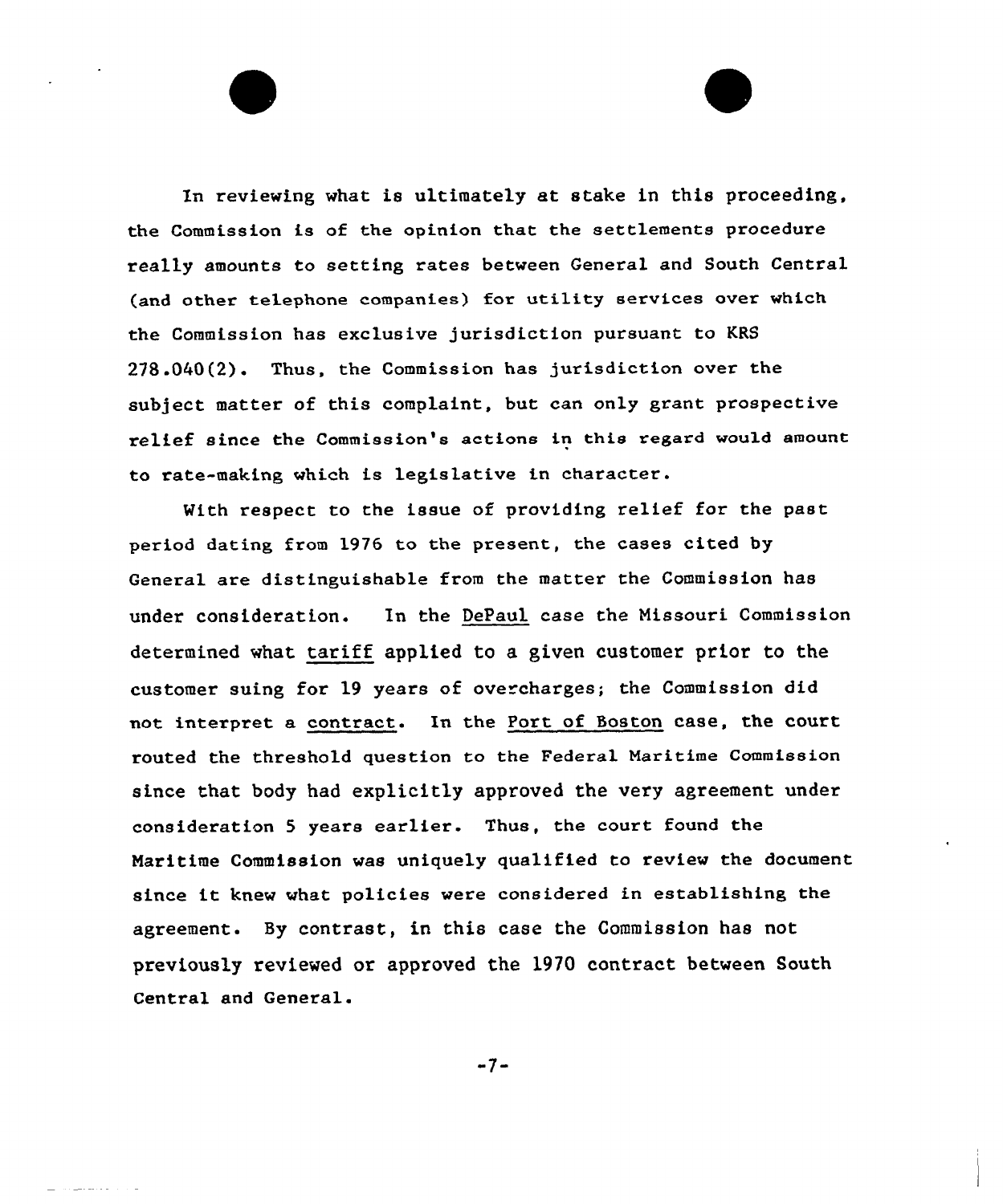In addition to the lack of legal authority available to support the resolution by the Commission of the issue of past period payments to which General may be entitled, the Commission notes that, regardless of whether the Commission or the courts explored the matter, should General be found to be entitled to recover, this Commission could not permit General to retain a windfall. During the period of 1976 to the present, General has been fully compensated through Commission-approved rates since General's revenue requirement has been calculated based upon the current settlement method using the overall rate of return. Thus, should General recover the Commission would need to decrease General's rates so that excessive earnings would be avoided.

Having considered the oral argument, memoranda and all other evidence of record and being advised, the Commission is of the opinion and finds that:

1. The Commission does not have the authority to grant retroactive relief to General for the period from 1976 to the present; the courts provide the proper forum for such a claim for relief.

2. The Commission has jurisdiction over the subject matter of this complaint, but may only grant prospective relief should a change in the current method of settlements be indicated requiring a revision of the 1970 contract.

 $-8-$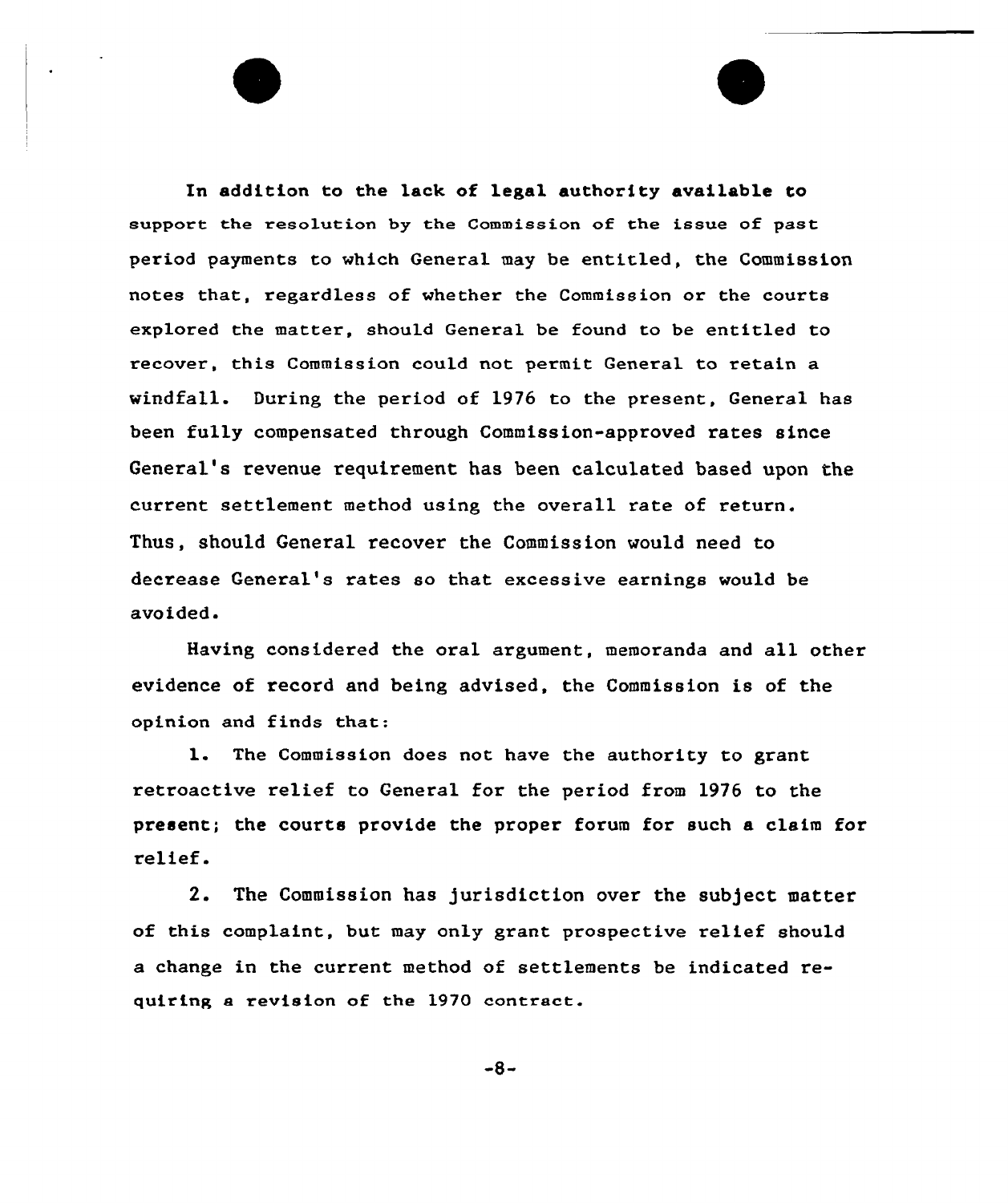3. Given the few remaining months before AT&T must divest itself of its local operating companies such as South Central, and the major revisions to the settlements process which will be necessitated by the divestiture, as well as the impact of the FCC's access charge decision, pursuit of this complaint based on the present configuration of the Bell System and the revenue streams currently available to telephone utilities, would be counterproductive since any decision reached by this Commission before the end of 1983 would most likely be immediately revised due to the changes which are scheduled to take effect on January 1, 1984, due to the planned divestiture of local operating companies by AT&T.

4. With these factors in mind, the Commission will immediately institute an investigation to determine the proper method of settlements to be implemented on January 1, 1984.

5. For the reasons stated in the previous findings, General' complaint should be dismissed.

6. General's motions for interim relief should be denied.

7. South Central's motion to dismiss for lack of subject matter jurisdiction should be denied.

IT IS THEREFORE ORDERED that General's motions for interim relief be and they hereby are denied.

IT IS FURTHER ORDERED that South Central's motion to dismiss for lack of subject matter jurisdiction be and it hereby is denied.

 $-9-$